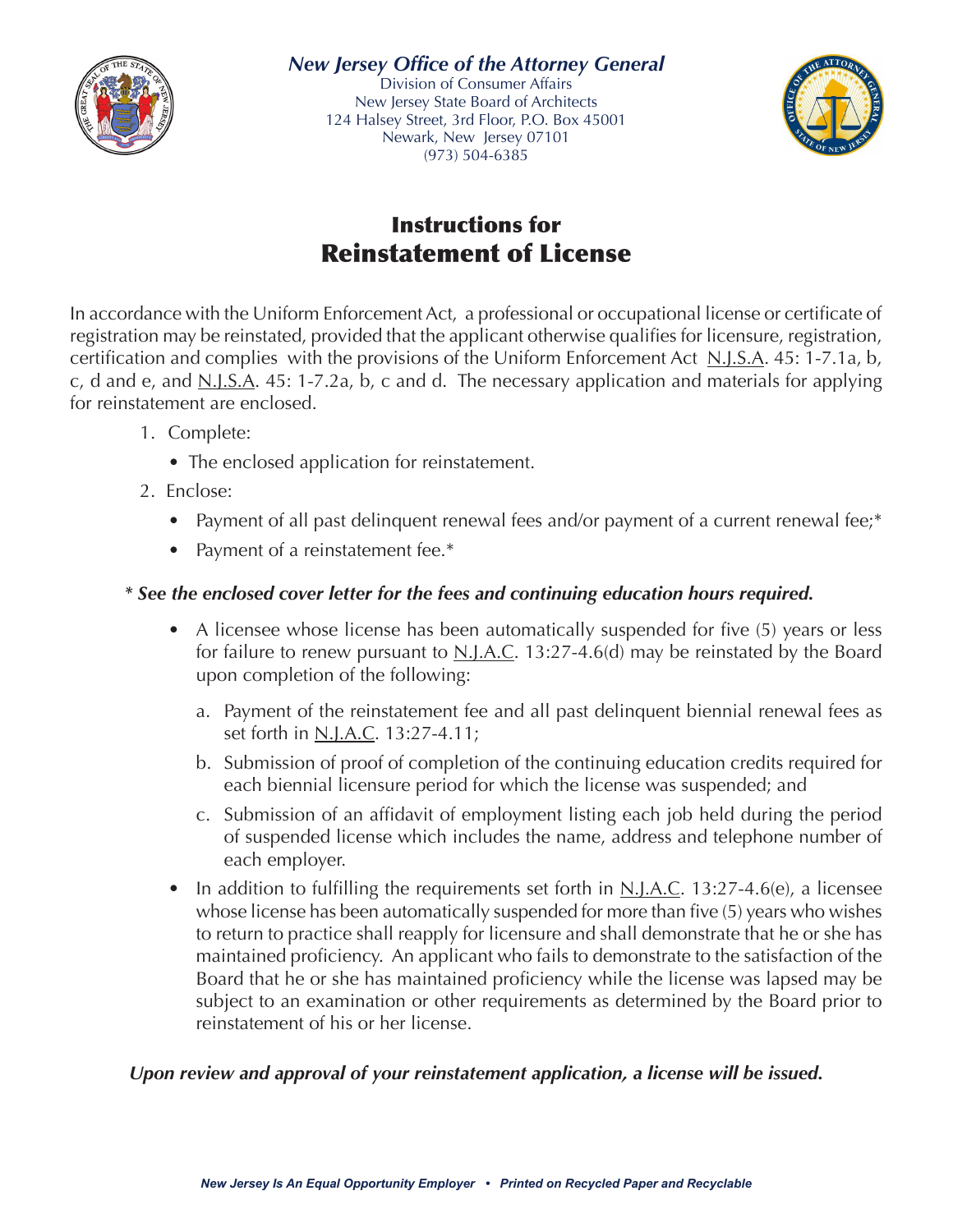

*New Jersey Office of the Attorney General* Division of Consumer Affairs New Jersey State Board of Architects 124 Halsey Street, 3rd Floor, P.O. Box 45001 Newark, New Jersey 07101 (973) 504-6385

## Application for Reinstatement

*You may not practice in the State of New Jersey until your license has been reinstated.*

Date:

Along with the submission of this completed application, all fees must be paid in the form of a check or money order made out to the State of New Jersey. (Applicants should understand that if fee is paid with a personal check, and the check is returned by the bank due to insufficient funds, the next step in the licensure or certification process will be delayed until the fee is paid.)

The Division is precluded by law from disclosing to the public the place of residence of licensees or applicants, without their consent.  However, you are required to provide an address that may be released to the public in our directories or in response to other requests (by putting a check in the appropriate box).  If you provide your place of residence as your public address of record, we will assume that you have consented to have that address be disclosed.  If you do not consent to the disclosure of your place of residence, you should provide an address of record other than your place of residence that may be released to the public.  One of your addresses must include a street, city, state and ZIP code.

Information that you provide on this application may be subject to public disclosure as required by the Open Public Records Act (OPRA).

**Please print clearly. You must answer all of the questions on this application.**

| <b>Personal Information</b> |            |  |                              |                                                                        |            | Date of birth: $\frac{1}{\sqrt{2\pi}}$ |                                                         | Year                                 |             |       |
|-----------------------------|------------|--|------------------------------|------------------------------------------------------------------------|------------|----------------------------------------|---------------------------------------------------------|--------------------------------------|-------------|-------|
|                             |            |  |                              |                                                                        |            |                                        | Place of birth: $\frac{C_{\text{ity}}}{C_{\text{ity}}}$ |                                      |             | State |
| 1.                          |            |  | $\Box$ Mr.<br>$\Box$ Ms.     | Name $\Box$ Mrs. $\_\_\_\_\_\_\_\_\_\_\_\_\_\_\_\_\_\_\_$<br>Last name | First name | Middle initial                         |                                                         |                                      | Maiden name |       |
|                             | 2. Address |  |                              |                                                                        |            |                                        |                                                         |                                      |             |       |
|                             | 0          |  |                              | Street or P.O. Box                                                     | City       | State                                  | ZIP code                                                |                                      | County      |       |
|                             |            |  |                              | Telephone number (include area code)                                   |            |                                        |                                                         | E-mail address                       |             |       |
|                             | □          |  | Business:<br>Name of company |                                                                        |            |                                        |                                                         | Telephone number (include area code) |             |       |
|                             |            |  |                              | Street                                                                 | City       | State                                  | ZIP code                                                |                                      | County      |       |
|                             | □          |  |                              |                                                                        |            |                                        |                                                         |                                      |             |       |
|                             |            |  |                              | Street or P.O. Box                                                     | City       | State                                  | ZIP code                                                |                                      | County      |       |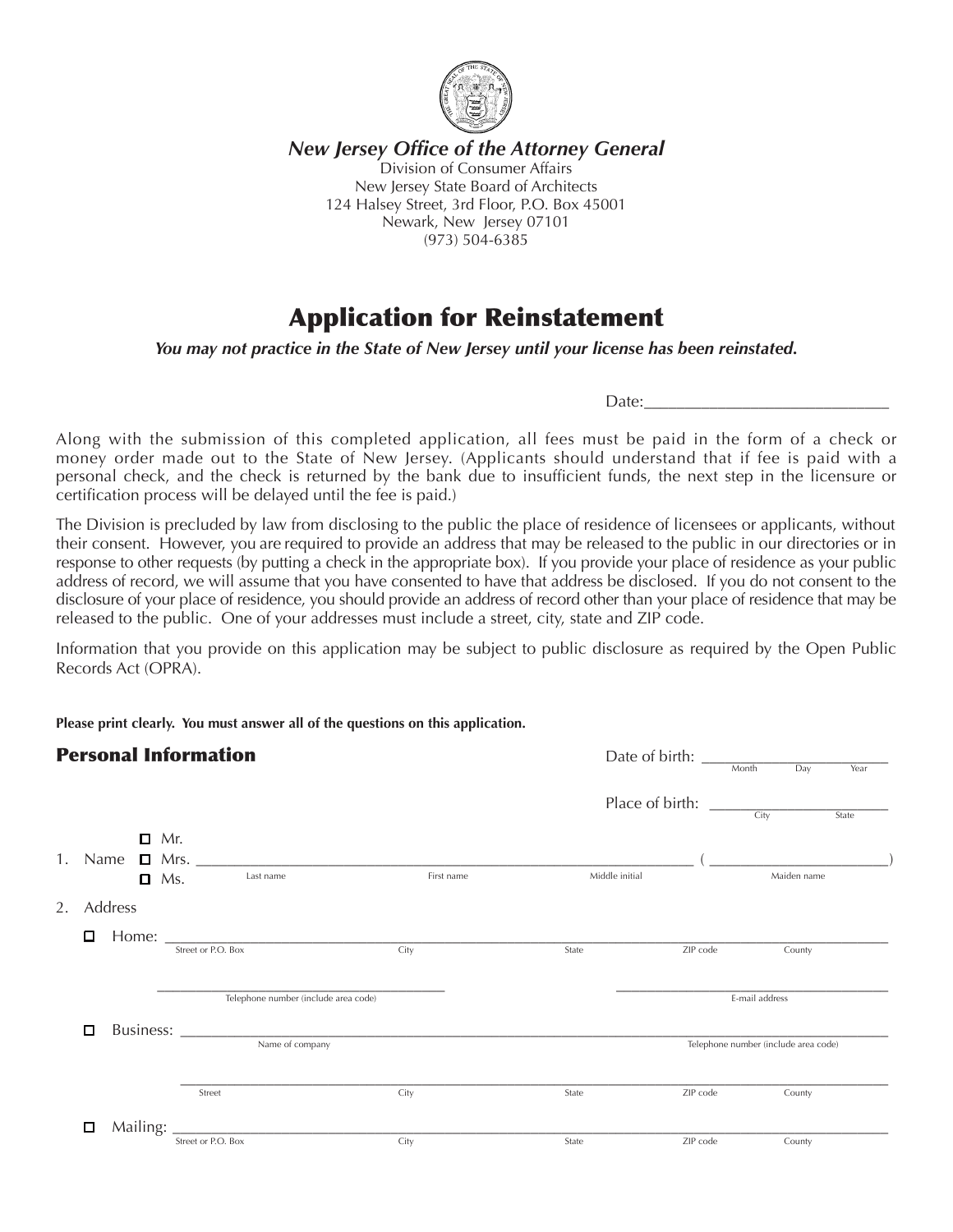#### 3. Social Security Number

If you were issued a Social Security Number or an Individual Taxpayer Identification Number, you must provide it to the Board or Committee. Failure to do so may result in denial of licensure/certification/reinstatement/reactivation.

\* Social Security Number:

\* Individual Taxpayer Identification Number: \_\_\_\_\_\_\_\_\_\_\_\_\_\_ - \_\_\_\_\_\_\_\_\_

 \*Pursuant to N.J.S.A. 54:50-24 et seq. of the New Jersey taxation law, N.J.S.A. 2A:17-56.44e of the New Jersey Child Enforcement Law, Section 1128E(b)(2)A of the Social Security Act and 45 C.F.R. 60.7, 60.8 and 60.9, the Board or Committee is required to obtain this information. Pursuant to these authorities, the Board or Committee is also obligated to provide this information to:

#### *(For healthcare-related boards, the following a, b and c entries apply. For boards not related to healthcare, only the a and b entries apply.)*

- a. the Director of Taxation to assist in the administration and enforcement of any tax law, including for the purpose of reviewing compliance with State tax law and updating and correcting tax records;
- b. the Probation Division or any other agency responsible for child-support enforcement, upon request; and
- c. the National Practitioner Data Bank and the H.I.P. Data Bank, when reporting adverse actions relating to health care professionals.

#### 4. Citizenship / Immigration Status

 Federal law limits the issuance or renewal of professional or occupational licenses or certificates to U.S. citizens or qualified aliens. To comply with this federal law, check the appropriate box below which indicates your citizenship/immigration status. If you are an American citizen, please enclose a copy of your birth certificate or U.S. passport. If you are not a U.S. citizen, attach a copy of your alien registration card (front and back) or other documentation issued by the office of U.S. Citizenship and Immigration Services (USCIS).

- $\Box$  U.S. citizen
- $\Box$  Alien lawfully admitted for permanent residence in U.S.
- $\Box$  Other immigration status

 Questions about your immigration status and whether or not it is a qualifying status under federal law should be directed to the USCIS at: 1-800-375-5283.

5. Student Loan

Are you in default in regard to any student loan obligation(s)?

| Yes | No |
|-----|----|
|     |    |

 If "Yes," you must obtain documentary evidence that you have reached an arrangement with the bank or with the entity that issued your student loan, for the eventual repayment of the loan. You will not be able to obtain a license or certificate unless you provide the required documents concerning the plan for repayment of your student loan.

#### 6. Child Support **(You must answer a, b, c and d.)**

Please certify, under penalty of perjury, the following:

- a. Do you currently have a child-support obligation?  $\square$  Yes  $\square$  No
	- (1) If "Yes," are you in arrears in payment of said obligation?  $\Box$  Yes  $\Box$  No
	- (2) If "Yes," does the arrearage match or exceed the total amount payable for the past six months?  $\Box$  Yes  $\Box$  No
- b. Have you failed to provide any court-ordered health insurance coverage during the past six months?  $\Box$  Yes  $\Box$  No
- c. Have you failed to respond to a subpoena relating to either a paternity or child-support proceeding?  $\square$  Yes  $\square$  No
- d. Are you the subject of a child-support-related arrest warrant?  $\square$  Yes  $\square$  No

 In accordance with N.J.S.A. 2A:17-56.44d, an answer of "Yes" to any of the questions a through d may result in denial of licensure or certification. Furthermore, any false certification of the above may subject you to a penalty, including, but not limited to, immediate revocation or suspension of licensure or certification.

 $\bar{a}$  , and the state of the state of the state of the state of the state of the state of the state of the state of the state of the state of the state of the state of the state of the state of the state of the state of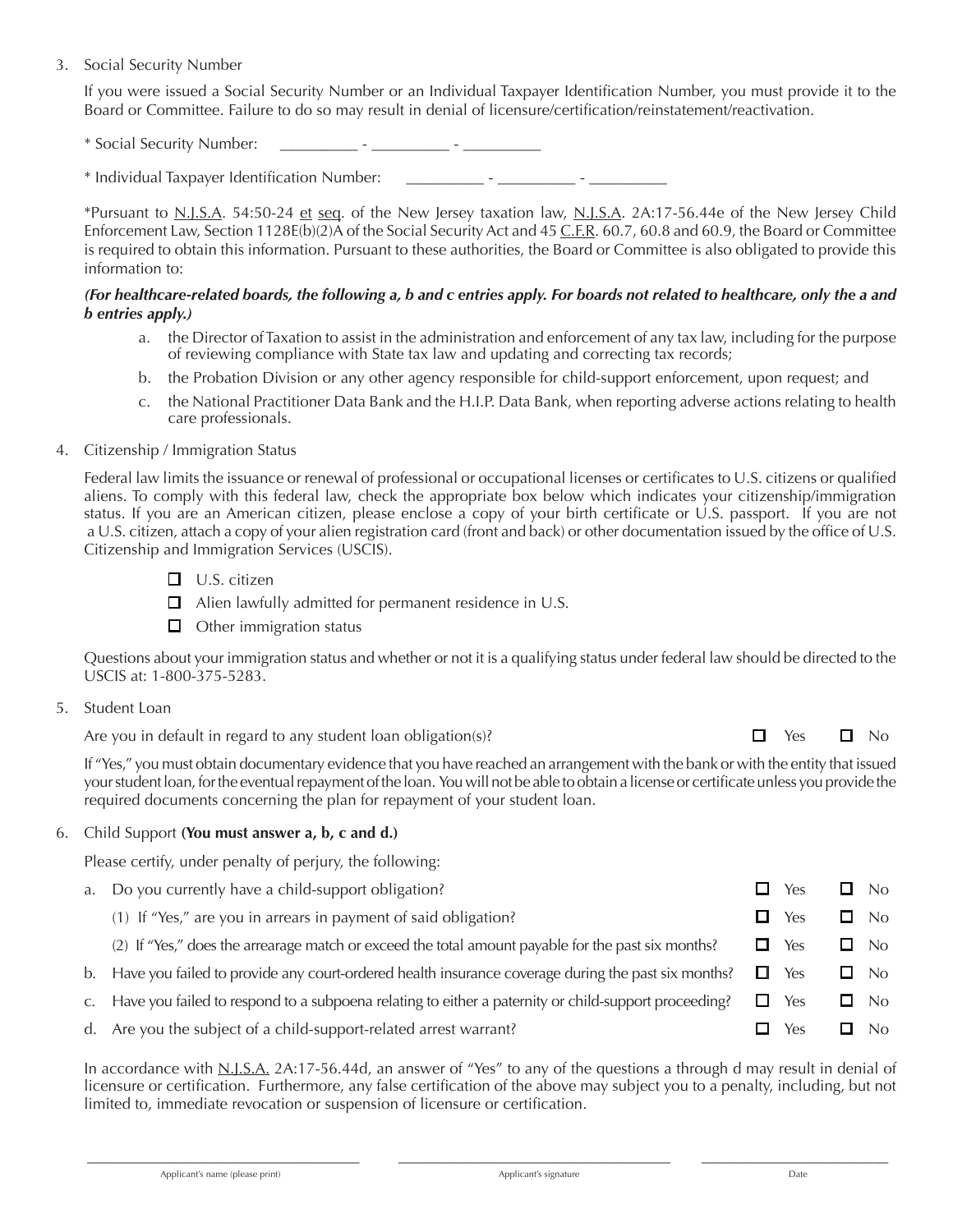- 7. Have you ever been summoned; arrested; taken into custody; indicted; tried; charged with; admitted into pre-trial intervention (P.T.I.); or pled guilty to any violation of law, ordinance, felony, misdemeanor or disorderly persons offense, in New Jersey, any other state, the District of Columbia or in any other jurisdiction? (Parking or speeding violations need not be disclosed, but motor vehicle violations such as driving while impaired or intoxicated must be.)  $\Box$  Yes  $\Box$  No
- 8. Have you ever been convicted of any crime or offense under any circumstances? This includes, but is not limited to, a plea of guilty, non vult, nolo contendere, no contest, or a finding of guilt by a judge or jury.  $\Box$  Yes  $\Box$  No

If "Yes," provide a copy of the judgment of conviction and the release from parole or probation. Please provide a complete explanation. (Attach additional sheets of paper to this application.)

9. Do you currently hold, or have you ever held, a professional license or certificate of **any** kind in New Jersey, any other state, the District of Columbia or in any other jurisdiction?  $\Box$  Yes  $\Box$  No

If "Yes," for each license or certificate held, provide the date(s) held and the number(s). If the license or certificate was issued under a different name, please provide that name.

| $\prime$ 1                     |        |                                                              |                     |
|--------------------------------|--------|--------------------------------------------------------------|---------------------|
|                                |        | First name<br>Last name                                      | Middle initial      |
| Type of license or certificate | Number | State or jurisdiction that issued the license or certificate | Date issued/expired |
| Type of license or certificate | Number | State or jurisdiction that issued the license or certificate | Date issued/expired |
| Type of license or certificate | Number | State or jurisdiction that issued the license or certificate | Date issued/expired |
| Type of license or certificate | Number | State or jurisdiction that issued the license or certificate | Date issued/expired |

- 10. Have you ever been disciplined or denied a professional license or certificate of any kind in New Jersey, any other state, the District of Columbia or in any other jurisdiction?  $\Box$  Yes  $\Box$  No
- 11. Have you ever had a professional license or certificate of any type suspended, revoked or surrendered in New Jersey, any other state, the District of Columbia or in any other jurisdiction?  $\square$  Yes  $\square$  No
- 12. Has any action (including the assessment of fines or other penalties) ever been taken against your professional practice by any agency or certification board in New Jersey, any other state, the District of Columbia or in any other jurisdiction?

 $\Box$  Yes  $\Box$  No

- 13. Have you ever been named as a defendant in any litigation related to the practice of architecture or other professional practice in New Jersey, any other state, the District of Columbia or in any other jurisdiction?  $\square$  Yes  $\square$  No
- 14. Are you aware of any investigation pending against a professional license or certificate issued to you by a professional board in New Jersey, any other state, the District of Columbia or in any other jurisdiction?  $\square$  Yes  $\square$  No
- 15. Are there any criminal charges now pending against you in New Jersey, any other state, the District of Columbia or in any other jurisdiction?  $\Box$  Yes  $\Box$  No
- 16. Have you ever been sanctioned by or is any action pending before any employer, association, society, or other professional group related to the practice of architecture or other professional practice in New Jersey, any other state, the District of Columbia or in any other jurisdiction?  $\Box$  Yes  $\Box$  No

If the answer to any of the above questions, numbers 7 through 16, is "Yes," provide a complete explanation of the circumstances leading to the action, and any supporting documentation, on separate sheets of paper.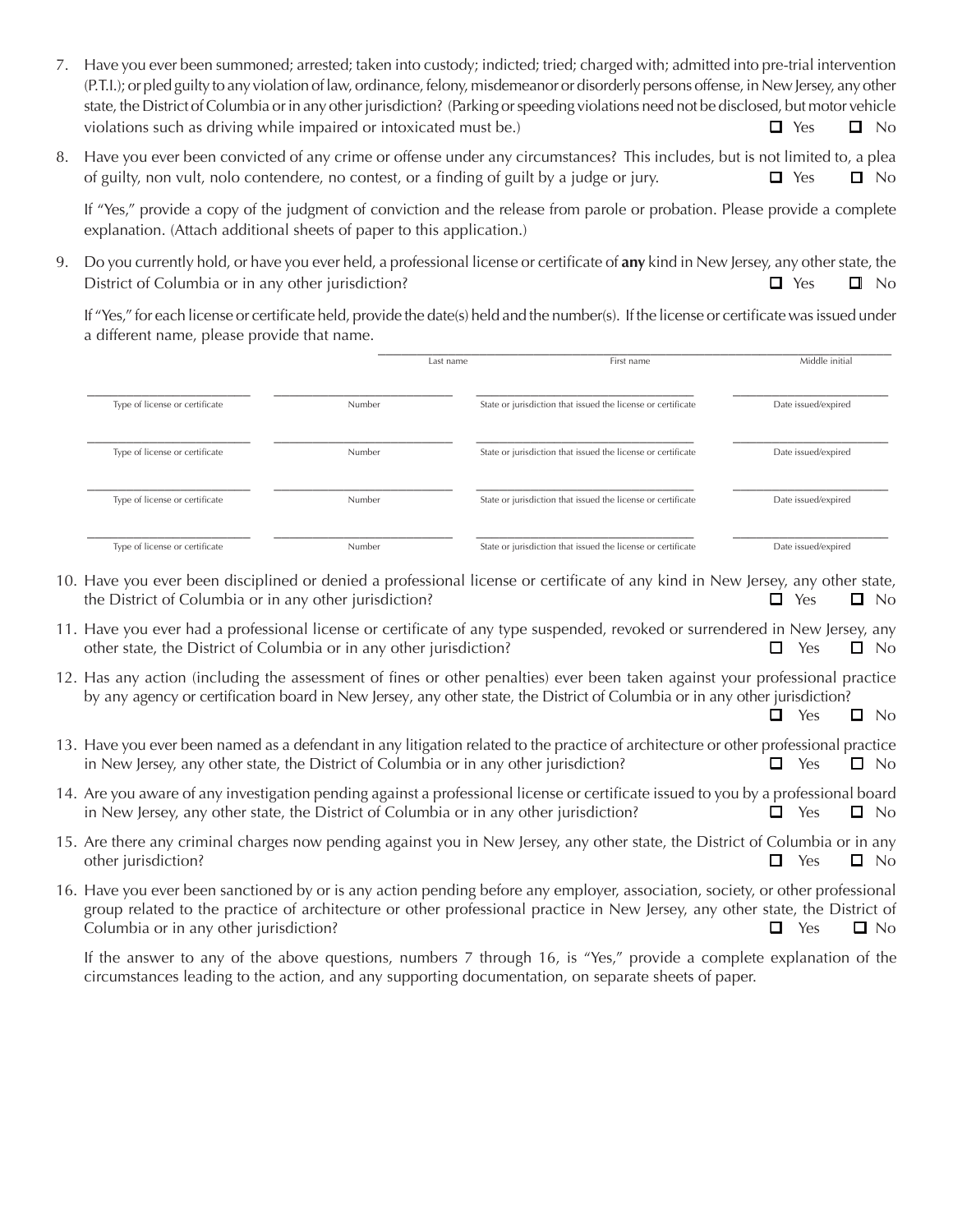|                                                                                                                                                                                                                          | Answer the following questions for the time period since you were last licensed in New Jersey. |                                                                     |                                                               |          |   |                |  |  |  |
|--------------------------------------------------------------------------------------------------------------------------------------------------------------------------------------------------------------------------|------------------------------------------------------------------------------------------------|---------------------------------------------------------------------|---------------------------------------------------------------|----------|---|----------------|--|--|--|
| Have you completed the required continuing education requirements for all the lapsed biennial periods?<br>Yes<br>1.<br>If "No," please submit your explanation for not completing the continuing education requirements. |                                                                                                |                                                                     |                                                               |          | ப | N <sub>0</sub> |  |  |  |
| 2.                                                                                                                                                                                                                       | If "No," please indicate your type of practice:                                                | Are you currently practicing architecture as a sole proprietorship? |                                                               | □<br>Yes |   | No.            |  |  |  |
|                                                                                                                                                                                                                          | L.L.C.<br>0<br>Partnership                                                                     | $\Box$ L.L.P.<br><b>General Business Corporation</b>                | Consultant<br>П<br>⊔<br>Professional Service Corporation<br>□ | Employee |   |                |  |  |  |

3. Is any action now pending against your professional license or have you been permitted to surrender or otherwise relinquish your license to avoid inquiry, investigation or action by any state licensing board?  $\square$  Yes  $\square$  No

If "Yes," please provide a detailed explanation and any documentation, e.g. a copy of the disciplinary action taken by the state licensing board.

*You may attach additional sheets of paper to this application in order to respond to the preceding questions.*

#### **Note**

All requests for reinstatement must be submitted in writing along with a notarized statement that includes the following:

- a. An explanation of your failure to renew promptly.
- b. A list of the New Jersey projects you signed and sealed after the license had lapsed, including the names and addresses of the projects and the dates the architectural services commenced and concluded; or
- c. If no New Jersey projects were completed, a notarized statement certifying that no work was signed and sealed after the license had lapsed.
- d. Payment of a reinstatement fee for the current biennial period and the appropriate renewal fees for all previous biennial periods during which the license was expired.
- e. Proof of completion of the Continuing Education (C.E.) hours required for each biennial licensure period during which the license was expired.

*Please attach additional pages to this application to respond to a, b and c above.*